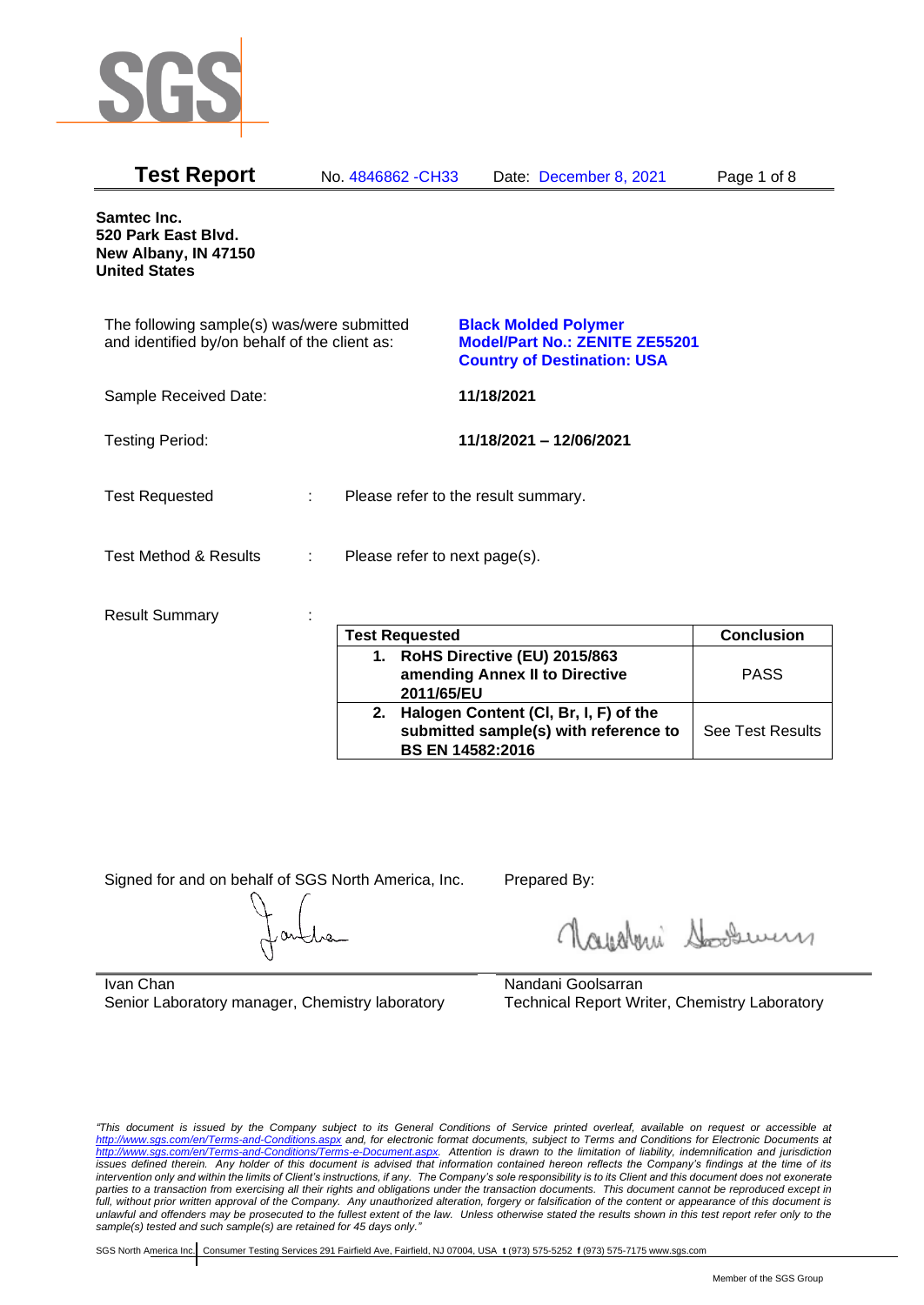

| <b>Test Report</b> | No. 4846862 - CH33 | Date: December 8, 2021 | Page 2 of 8 |
|--------------------|--------------------|------------------------|-------------|
|                    |                    |                        |             |

## **1. RoHS Directive (EU) 2015/863 amending Annex II to Directive 2011/65/EU**

### **Testing was done at an SGS Affiliate Laboratory:**

**Specimen SGS Sample ID Description No.** 1 HKT21-061445.033 Black plastic

#### Remarks :

 $(1)$  1 mg/kg = 1 ppm = 0.0001%

(2) MDL = Method Detection Limit

(3)  $ND = Not detected$  ( < MDL)

- (4) "-" = Not Regulated
- Test Method : With reference to IEC 62321-4:2013+A1:2017, IEC62321-5:2013, IEC62321-7-2:2017, IEC62321-6:2015 and IEC62321-8:2017, analyzed by ICP-OES, UV-Vis and GC-MS. (Decision Rule: please refer to appendix 1: Category 1)

| Test Item(s)                 | Limit | Unit  | MDL            | 033       |
|------------------------------|-------|-------|----------------|-----------|
| Cadmium (Cd)                 | 100   | mg/kg | $\overline{c}$ | <b>ND</b> |
| Lead (Pb)                    | 1,000 | mg/kg | $\overline{2}$ | <b>ND</b> |
| Mercury (Hg)                 | 1,000 | mg/kg | $\overline{2}$ | <b>ND</b> |
| Hexavalent Chromium (Cr(VI)) | 1,000 | mg/kg | 8              | <b>ND</b> |
| Sum of PBBs                  | 1,000 | mg/kg |                | <b>ND</b> |
| Monobromobiphenyl            |       | mg/kg | 5              | <b>ND</b> |
| Dibromobiphenyl              |       | mg/kg | 5              | <b>ND</b> |
| Tribromobiphenyl             |       | mg/kg | 5              | <b>ND</b> |
| Tetrabromobiphenyl           |       | mg/kg | 5              | <b>ND</b> |
| Pentabromobiphenyl           |       | mg/kg | 5              | <b>ND</b> |
| Hexabromobiphenyl            |       | mg/kg | 5              | <b>ND</b> |
| Heptabromobiphenyl           |       | mg/kg | 5              | <b>ND</b> |
| Octabromobiphenyl            |       | mg/kg | 5              | <b>ND</b> |
| Nonabromobiphenyl            |       | mg/kg | 5              | <b>ND</b> |
| Decabromobiphenyl            |       | mg/kg | 5              | <b>ND</b> |
| Sum of PBDEs                 | 1,000 | mg/kg |                | ND        |
| Monobromodiphenyl ether      |       | mg/kg | 5              | <b>ND</b> |
| Dibromodiphenyl ether        |       | mg/kg | 5              | <b>ND</b> |
| Tribromodiphenyl ether       |       | mg/kg | 5              | <b>ND</b> |
| Tetrabromodiphenyl ether     |       | mg/kg | 5              | <b>ND</b> |
| Pentabromodiphenyl ether     |       | mg/kg | 5              | ΝD        |

*"This document is issued by the Company subject to its General Conditions of Service printed overleaf, available on request or accessible at <http://www.sgs.com/en/Terms-and-Conditions.aspx> and, for electronic format documents, subject to Terms and Conditions for Electronic Documents at [http://www.sgs.com/en/Terms-and-Conditions/Terms-e-Document.aspx.](http://www.sgs.com/en/Terms-and-Conditions/Terms-e-Document.aspx) Attention is drawn to the limitation of liability, indemnification and jurisdiction issues defined therein. Any holder of this document is advised that information contained hereon reflects the Company's findings at the time of its intervention only and within the limits of Client's instructions, if any. The Company's sole responsibility is to its Client and this document does not exonerate parties to a transaction from exercising all their rights and obligations under the transaction documents. This document cannot be reproduced except in full, without prior written approval of the Company. Any unauthorized alteration, forgery or falsification of the content or appearance of this document is unlawful and offenders may be prosecuted to the fullest extent of the law. Unless otherwise stated the results shown in this test report refer only to the sample(s) tested and such sample(s) are retained for 45 days only."*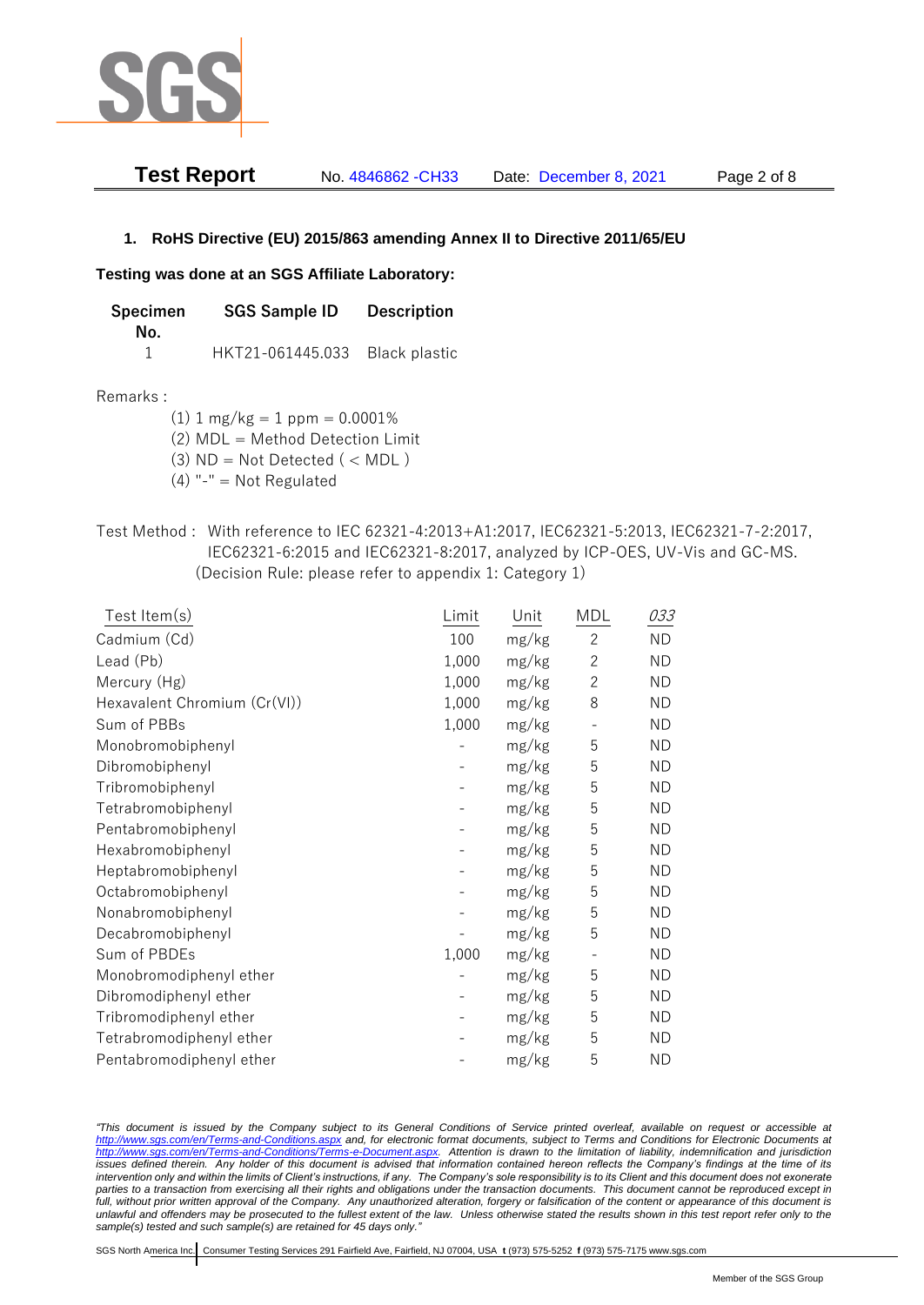

| <b>Test Report</b>                  | No. 4846862 - CH33           | Date: December 8, 2021 |     |           | Page 3 of 8 |  |
|-------------------------------------|------------------------------|------------------------|-----|-----------|-------------|--|
|                                     |                              |                        |     |           |             |  |
| Test Item $(s)$                     | Limit                        | Unit                   | MDL | 033       |             |  |
| Hexabromodiphenyl ether             |                              | mg/kg                  | 5   | <b>ND</b> |             |  |
| Heptabromodiphenyl ether            |                              | mg/kg                  | 5   | ND        |             |  |
| Octabromodiphenyl ether             | $\qquad \qquad \blacksquare$ | mg/kg                  | 5   | ND        |             |  |
| Nonabromodiphenyl ether             | -                            | mg/kg                  | 5   | ND        |             |  |
| Decabromodiphenyl ether             | $\qquad \qquad \blacksquare$ | mg/kg                  | 5   | ND        |             |  |
| Dibutyl Phthalate (DBP)             | 1,000                        | mg/kg                  | 50  | ND        |             |  |
| Benzylbutyl Phthalate (BBP)         | 1,000                        | mg/kg                  | 50  | ND        |             |  |
| Bis-(2-ethylhexyl) Phthalate (DEHP) | 1,000                        | mg/kg                  | 50  | ND        |             |  |
| Diisobutyl Phthalate (DIBP)         | 1,000                        | mg/kg                  | 50  | ΝD        |             |  |

Notes :

(1) The maximum permissible limit is quoted from RoHS Directive (EU) 2015/863. IEC 62321 series is equivalent to EN 62321 series [http://www.cenelec.eu/dyn/www/f?p=104:30:1742232870351101::::FSP\\_ORG\\_ID,FSP\\_LANG\\_](http://www.cenelec.eu/dyn/www/f?p=104:30:1742232870351101::::FSP_ORG_ID,FSP_LANG_ID:1258637,25) [ID:1258637,25](http://www.cenelec.eu/dyn/www/f?p=104:30:1742232870351101::::FSP_ORG_ID,FSP_LANG_ID:1258637,25)

# **2. Halogen**

# **Testing was done at an SGS Affiliate Laboratory:**

Test Method : With reference to EN 14582:2016, analysis was performed by IC.

| Test Item $(s)$ | Limit                    | Unit  | MDL | 033 |
|-----------------|--------------------------|-------|-----|-----|
| Fluorine (F)    | $\overline{\phantom{a}}$ | mg/kg | 50  | ND  |
| Chlorine (CI)   |                          | mg/kg | 50  | ND  |
| Bromine (Br)    |                          | mg/kg | 50  | ND  |
| lodine (I)      | $\overline{\phantom{a}}$ | mg/kg | 50  | ND  |
|                 |                          |       |     |     |

Notes :

(1) The measurement report of the expanded uncertainty with confident level 95% by coverage factor k=2, is 20% for each analyte of Fluorine, Chlorine, Bromine and Iodine.

*<sup>&</sup>quot;This document is issued by the Company subject to its General Conditions of Service printed overleaf, available on request or accessible at <http://www.sgs.com/en/Terms-and-Conditions.aspx> and, for electronic format documents, subject to Terms and Conditions for Electronic Documents at [http://www.sgs.com/en/Terms-and-Conditions/Terms-e-Document.aspx.](http://www.sgs.com/en/Terms-and-Conditions/Terms-e-Document.aspx) Attention is drawn to the limitation of liability, indemnification and jurisdiction issues defined therein. Any holder of this document is advised that information contained hereon reflects the Company's findings at the time of its intervention only and within the limits of Client's instructions, if any. The Company's sole responsibility is to its Client and this document does not exonerate parties to a transaction from exercising all their rights and obligations under the transaction documents. This document cannot be reproduced except in full, without prior written approval of the Company. Any unauthorized alteration, forgery or falsification of the content or appearance of this document is unlawful and offenders may be prosecuted to the fullest extent of the law. Unless otherwise stated the results shown in this test report refer only to the sample(s) tested and such sample(s) are retained for 45 days only."*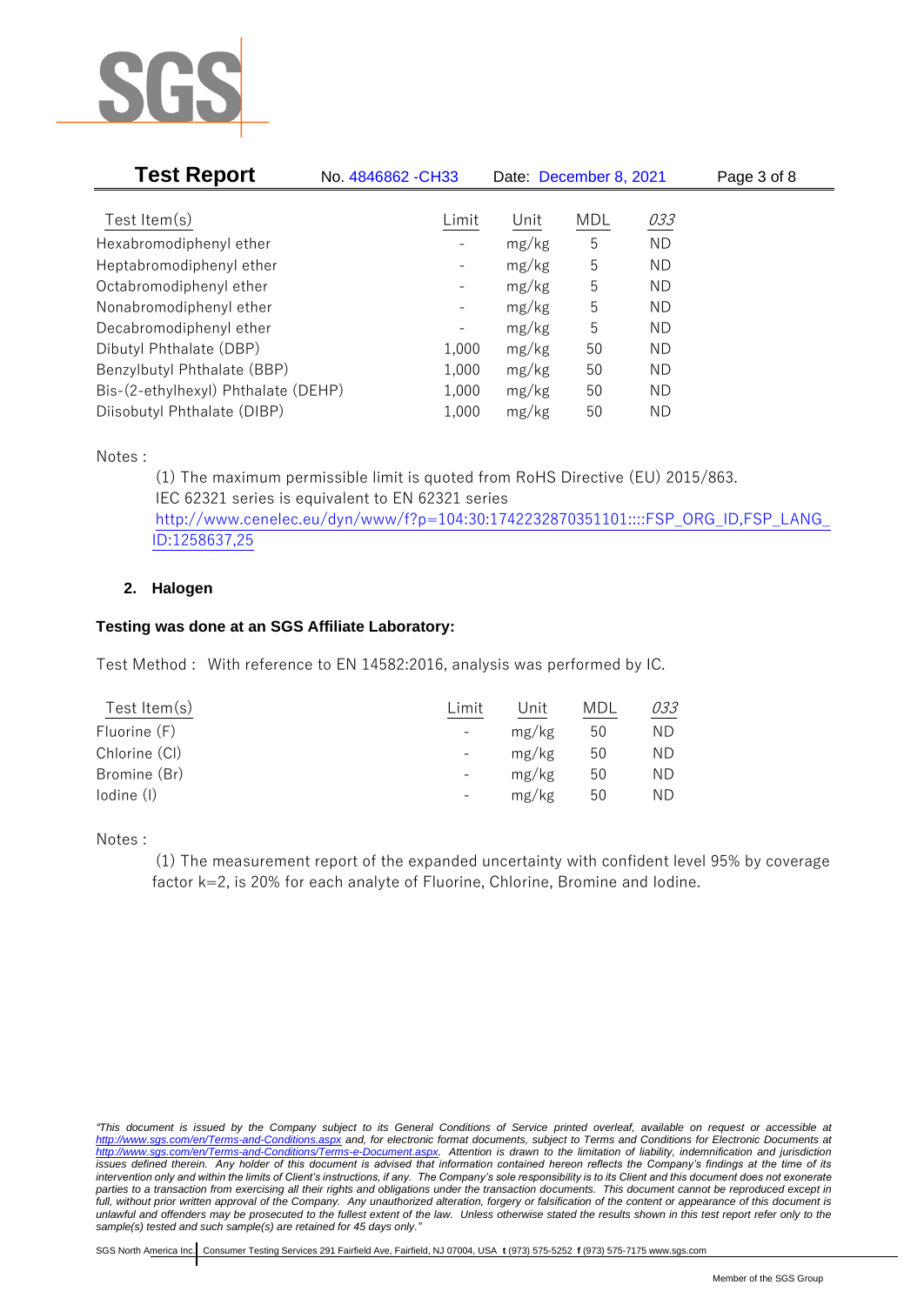

**Test Report** No. 4846862 -CH33 Date: December 8, 2021 Page 4 of 8

#### Appendix 1

| Category                | Decision Rule Statement                                                                                                                                                                                                                                                                                                                                                                                                                                                                                                                                                                                                                                                                                                                                                                                                                                                                                                                                                                                                                                                                                                                                                                                                                                                                                                                                                                                                                   |  |  |  |
|-------------------------|-------------------------------------------------------------------------------------------------------------------------------------------------------------------------------------------------------------------------------------------------------------------------------------------------------------------------------------------------------------------------------------------------------------------------------------------------------------------------------------------------------------------------------------------------------------------------------------------------------------------------------------------------------------------------------------------------------------------------------------------------------------------------------------------------------------------------------------------------------------------------------------------------------------------------------------------------------------------------------------------------------------------------------------------------------------------------------------------------------------------------------------------------------------------------------------------------------------------------------------------------------------------------------------------------------------------------------------------------------------------------------------------------------------------------------------------|--|--|--|
| $\overline{1}$          | The decision rule for conformity reporting is based on the non-binary statement with quard band (is<br>equal to the expanded measurement uncertainty with a 95% coverage probability, w = U95) in<br>ILAC-G8:09/2019 Clause 4.2.3.<br>"Pass - the measured value is within (or below / above) the acceptance limit, where the<br>A<br>acceptance limit is below / above to the quard band." or "Pass - The measured values were<br>observed in tolerance at the points tested. The specific false accept risk is up to 2.5%.".<br>"Conditional Pass - The measured values were observed in tolerance at the points tested.<br>В.<br>However, a portion of the expanded measurement uncertainty intervals about one or more<br>measured values exceeded / out of tolerance. When the measured result is close to the<br>tolerance, the specific false accept risk is up to 50%.".<br>C.<br>"Conditional Fail - One or more measured values were observed out of tolerance at the<br>points tested. However, a portion of the expanded measurement uncertainty intervals about<br>one or more measured values were in tolerance. When the measured result is close to the<br>tolerance, the specific false reject risk is up to 50%.".<br>"Fail - the measured value is out of (or below / above) the tolerance limit added / subtracted<br>D.<br>to the quard band." or "Fail - One or more measured values were observed out of tolerance |  |  |  |
| $\overline{2}$          | at the points tested". The specific false reject risk is up to 2.5%.<br>The decision rule for conformity reporting is based on BS EN 1811:2011+A1:2015: Reference test<br>method for release of nickel from all post assemblies which are inserted into pierced parts of the<br>human body and articles intended to come into direct and prolonged contact with the skin in<br>Section 9.2 interpretation of results.                                                                                                                                                                                                                                                                                                                                                                                                                                                                                                                                                                                                                                                                                                                                                                                                                                                                                                                                                                                                                     |  |  |  |
| $\overline{3}$          | The decision rule for conformity reporting is based on the general consideration of simple<br>acceptance as stated in ISO/IEC Guide 98-3: "Uncertainty of measurement - Part 3: Guide to the<br>expression of uncertainty in measurement (GUM 1995)", and more specifically for analytical<br>measurements to the EURACHEM/CITAC Guide 2012 "Quantifying Uncertainty in Analytical<br>Measurement *                                                                                                                                                                                                                                                                                                                                                                                                                                                                                                                                                                                                                                                                                                                                                                                                                                                                                                                                                                                                                                       |  |  |  |
| 4                       | The decision rule for conformity reporting is according to the IEC 62321-7-1 Edition 1.0 2015-09<br>Section 7: Table 1-(comparison to standard and interpretation of result)                                                                                                                                                                                                                                                                                                                                                                                                                                                                                                                                                                                                                                                                                                                                                                                                                                                                                                                                                                                                                                                                                                                                                                                                                                                              |  |  |  |
| $\overline{5}$          | The decision rule for conformity reporting is according to the IEC 62321-3-1 Edition 1.0 2013-06<br>Annex A.3 interpretation of result.                                                                                                                                                                                                                                                                                                                                                                                                                                                                                                                                                                                                                                                                                                                                                                                                                                                                                                                                                                                                                                                                                                                                                                                                                                                                                                   |  |  |  |
| 6                       | The decision rule for conformity reporting is according to the GB/T 26125-2011 Annex A to H                                                                                                                                                                                                                                                                                                                                                                                                                                                                                                                                                                                                                                                                                                                                                                                                                                                                                                                                                                                                                                                                                                                                                                                                                                                                                                                                               |  |  |  |
| 7                       | The decision rule for conformity reporting is according to the requested specification or standard<br>(ASTM F963-17 section 4.3.5)                                                                                                                                                                                                                                                                                                                                                                                                                                                                                                                                                                                                                                                                                                                                                                                                                                                                                                                                                                                                                                                                                                                                                                                                                                                                                                        |  |  |  |
| $\overline{\mathbf{g}}$ | The decision rule for conformity reporting is according to the requested specification or standard<br>(AS/NZS ISO 8124 Part 3 section 4.2)                                                                                                                                                                                                                                                                                                                                                                                                                                                                                                                                                                                                                                                                                                                                                                                                                                                                                                                                                                                                                                                                                                                                                                                                                                                                                                |  |  |  |
| Remark                  | If the decision rule is not feasible to be used and the uncertainty of the result is able to be provided,<br>the uncertainty range of the result will be shown in the report. Otherwise, only result will be shown<br>in the report.                                                                                                                                                                                                                                                                                                                                                                                                                                                                                                                                                                                                                                                                                                                                                                                                                                                                                                                                                                                                                                                                                                                                                                                                      |  |  |  |

*"This document is issued by the Company subject to its General Conditions of Service printed overleaf, available on request or accessible at <http://www.sgs.com/en/Terms-and-Conditions.aspx> and, for electronic format documents, subject to Terms and Conditions for Electronic Documents at [http://www.sgs.com/en/Terms-and-Conditions/Terms-e-Document.aspx.](http://www.sgs.com/en/Terms-and-Conditions/Terms-e-Document.aspx) Attention is drawn to the limitation of liability, indemnification and jurisdiction issues defined therein. Any holder of this document is advised that information contained hereon reflects the Company's findings at the time of its intervention only and within the limits of Client's instructions, if any. The Company's sole responsibility is to its Client and this document does not exonerate parties to a transaction from exercising all their rights and obligations under the transaction documents. This document cannot be reproduced except in full, without prior written approval of the Company. Any unauthorized alteration, forgery or falsification of the content or appearance of this document is unlawful and offenders may be prosecuted to the fullest extent of the law. Unless otherwise stated the results shown in this test report refer only to the sample(s) tested and such sample(s) are retained for 45 days only."*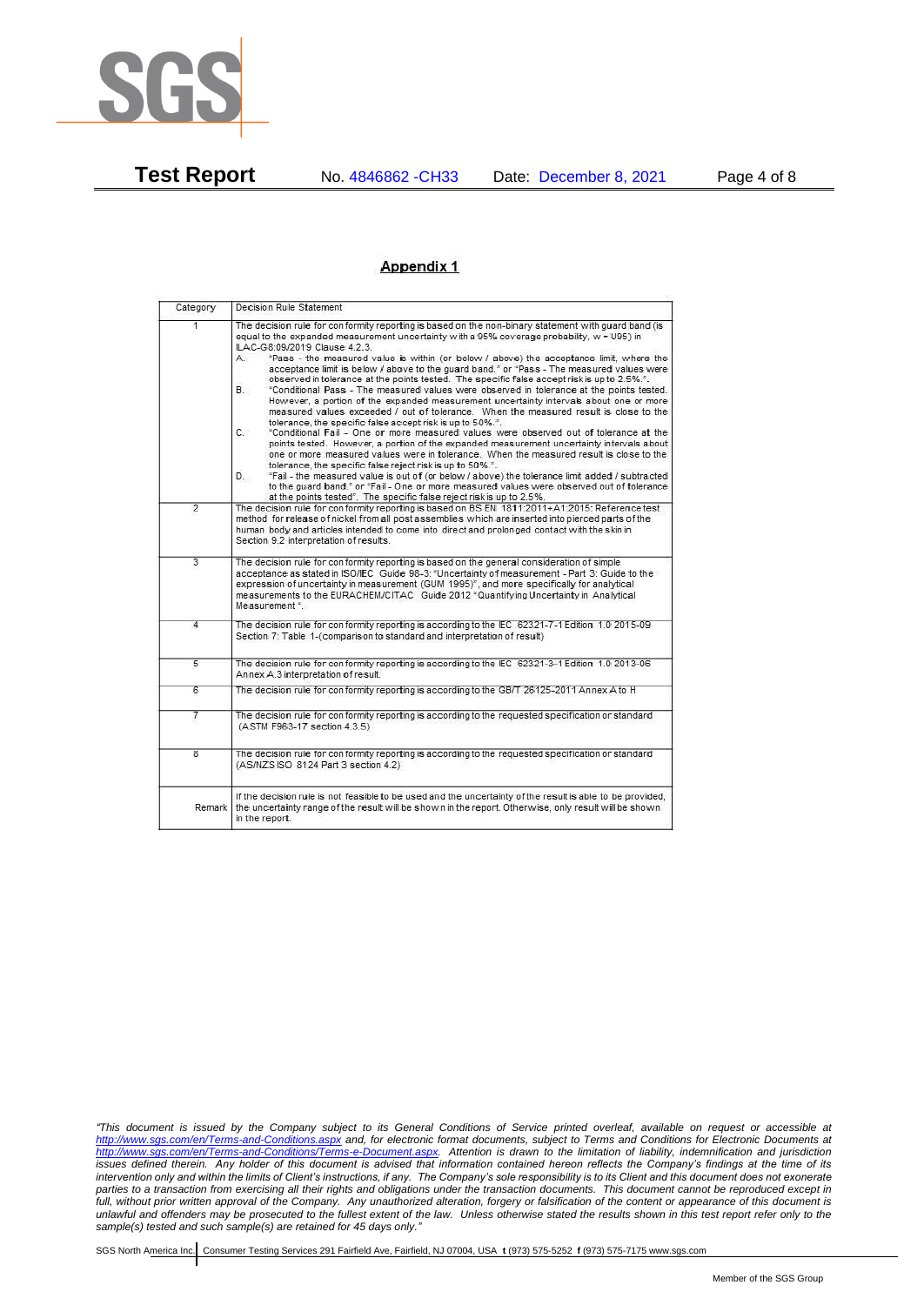

| <b>Test Report</b><br>No. 4846862 - CH33<br>Page 5 of 8<br>Date: December 8, 2021 |
|-----------------------------------------------------------------------------------|
|-----------------------------------------------------------------------------------|

Flowchart:



Note: 1) Boiling water test method was also performed for the analysis of Cr (VI) in metal sample.

The polymeric samples were dissolved totally by pre-conditioning method according to  $2)$ above flow chat for Cd, Pb and Hg contents analysis.

| Operator:      | Chiu Kan Yuen/ Tang Koon Pang (Acid digestion) |  |
|----------------|------------------------------------------------|--|
|                | Chiu Kan Yuen (Dry Ashing)                     |  |
|                | Nick Liu (Hexavalent Chromium)                 |  |
|                | Kent Wan (PBBs and PBDEs)                      |  |
| Section Chief: | Chan Chun Kit, Dickson                         |  |

*<sup>&</sup>quot;This document is issued by the Company subject to its General Conditions of Service printed overleaf, available on request or accessible at <http://www.sgs.com/en/Terms-and-Conditions.aspx> and, for electronic format documents, subject to Terms and Conditions for Electronic Documents at [http://www.sgs.com/en/Terms-and-Conditions/Terms-e-Document.aspx.](http://www.sgs.com/en/Terms-and-Conditions/Terms-e-Document.aspx) Attention is drawn to the limitation of liability, indemnification and jurisdiction issues defined therein. Any holder of this document is advised that information contained hereon reflects the Company's findings at the time of its intervention only and within the limits of Client's instructions, if any. The Company's sole responsibility is to its Client and this document does not exonerate parties to a transaction from exercising all their rights and obligations under the transaction documents. This document cannot be reproduced except in full, without prior written approval of the Company. Any unauthorized alteration, forgery or falsification of the content or appearance of this document is unlawful and offenders may be prosecuted to the fullest extent of the law. Unless otherwise stated the results shown in this test report refer only to the sample(s) tested and such sample(s) are retained for 45 days only."*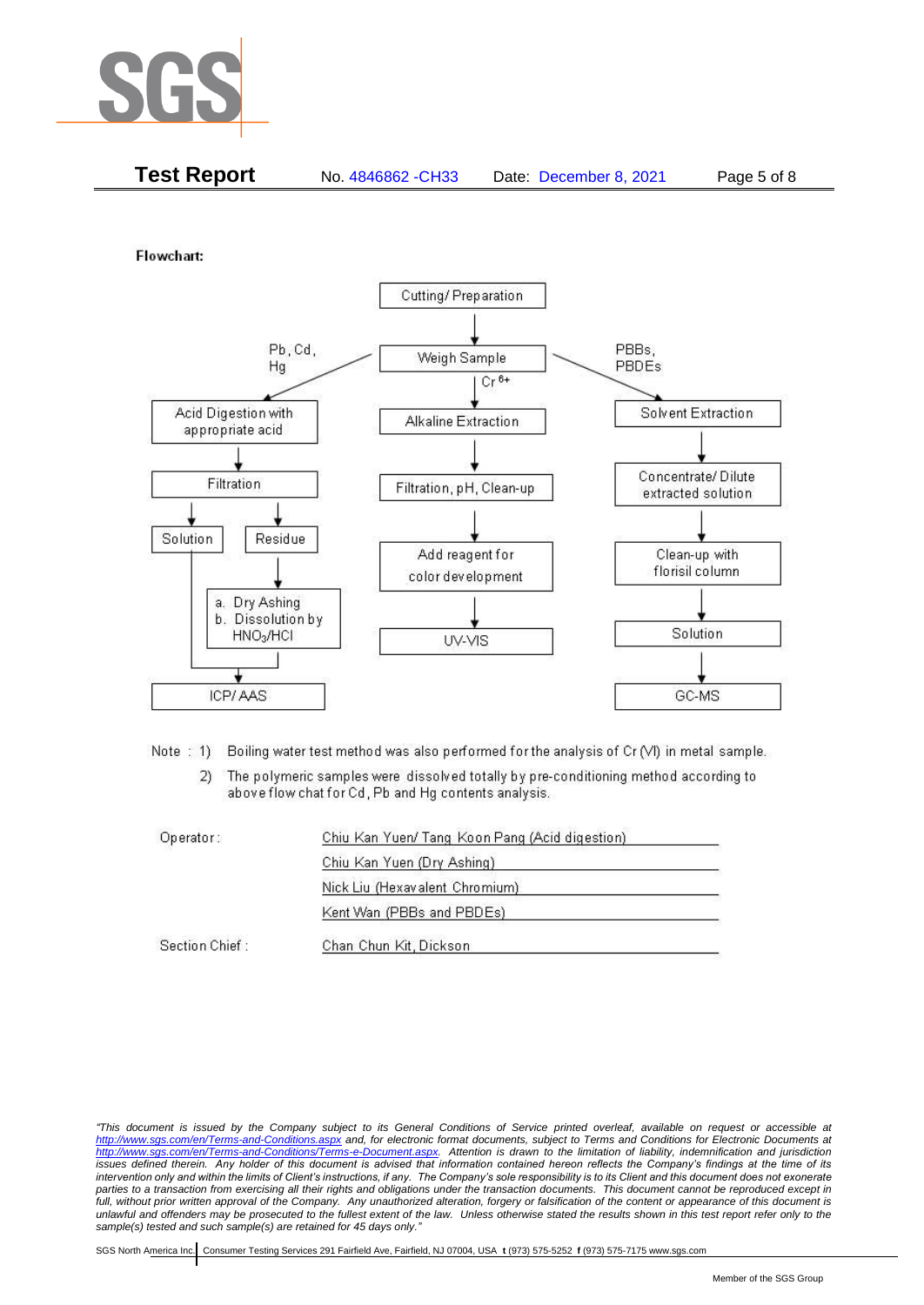

| Test Report | No. 4846862 - CH33 | Date: December 8, 2021 | Page 6 of 8 |
|-------------|--------------------|------------------------|-------------|
|-------------|--------------------|------------------------|-------------|

#### **Flowchart for Phthalates measurement**

Method: IEC 62321-8:2017



| Tested by  | Lumpy Lee   |  |
|------------|-------------|--|
| Checked by | Edmund Kwan |  |

*<sup>&</sup>quot;This document is issued by the Company subject to its General Conditions of Service printed overleaf, available on request or accessible at <http://www.sgs.com/en/Terms-and-Conditions.aspx> and, for electronic format documents, subject to Terms and Conditions for Electronic Documents at [http://www.sgs.com/en/Terms-and-Conditions/Terms-e-Document.aspx.](http://www.sgs.com/en/Terms-and-Conditions/Terms-e-Document.aspx) Attention is drawn to the limitation of liability, indemnification and jurisdiction issues defined therein. Any holder of this document is advised that information contained hereon reflects the Company's findings at the time of its intervention only and within the limits of Client's instructions, if any. The Company's sole responsibility is to its Client and this document does not exonerate*  parties to a transaction from exercising all their rights and obligations under the transaction documents. This document cannot be reproduced except in *full, without prior written approval of the Company. Any unauthorized alteration, forgery or falsification of the content or appearance of this document is unlawful and offenders may be prosecuted to the fullest extent of the law. Unless otherwise stated the results shown in this test report refer only to the sample(s) tested and such sample(s) are retained for 45 days only."*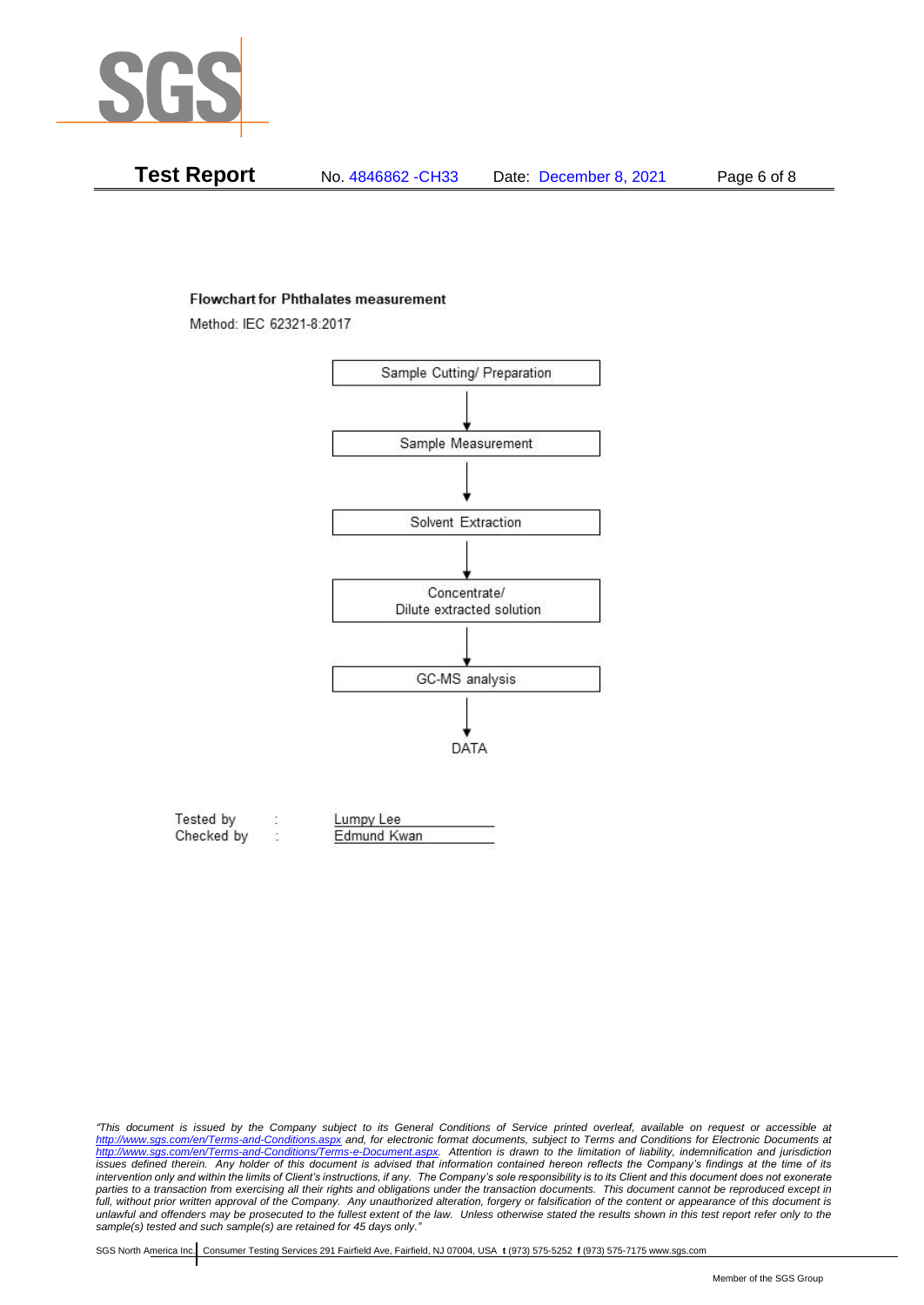

**Test Report** No. 4846862 -CH33 Date: December 8, 2021 Page 7 of 8

### **Flowchart for Halogen Free Test**

Method: BS EN14582:2016



Operator: Tang Ying Sam Supervisor: Chan Chun Kit (Dickson)

*"This document is issued by the Company subject to its General Conditions of Service printed overleaf, available on request or accessible at <http://www.sgs.com/en/Terms-and-Conditions.aspx> and, for electronic format documents, subject to Terms and Conditions for Electronic Documents at [http://www.sgs.com/en/Terms-and-Conditions/Terms-e-Document.aspx.](http://www.sgs.com/en/Terms-and-Conditions/Terms-e-Document.aspx) Attention is drawn to the limitation of liability, indemnification and jurisdiction issues defined therein. Any holder of this document is advised that information contained hereon reflects the Company's findings at the time of its intervention only and within the limits of Client's instructions, if any. The Company's sole responsibility is to its Client and this document does not exonerate parties to a transaction from exercising all their rights and obligations under the transaction documents. This document cannot be reproduced except in full, without prior written approval of the Company. Any unauthorized alteration, forgery or falsification of the content or appearance of this document is unlawful and offenders may be prosecuted to the fullest extent of the law. Unless otherwise stated the results shown in this test report refer only to the sample(s) tested and such sample(s) are retained for 45 days only."*